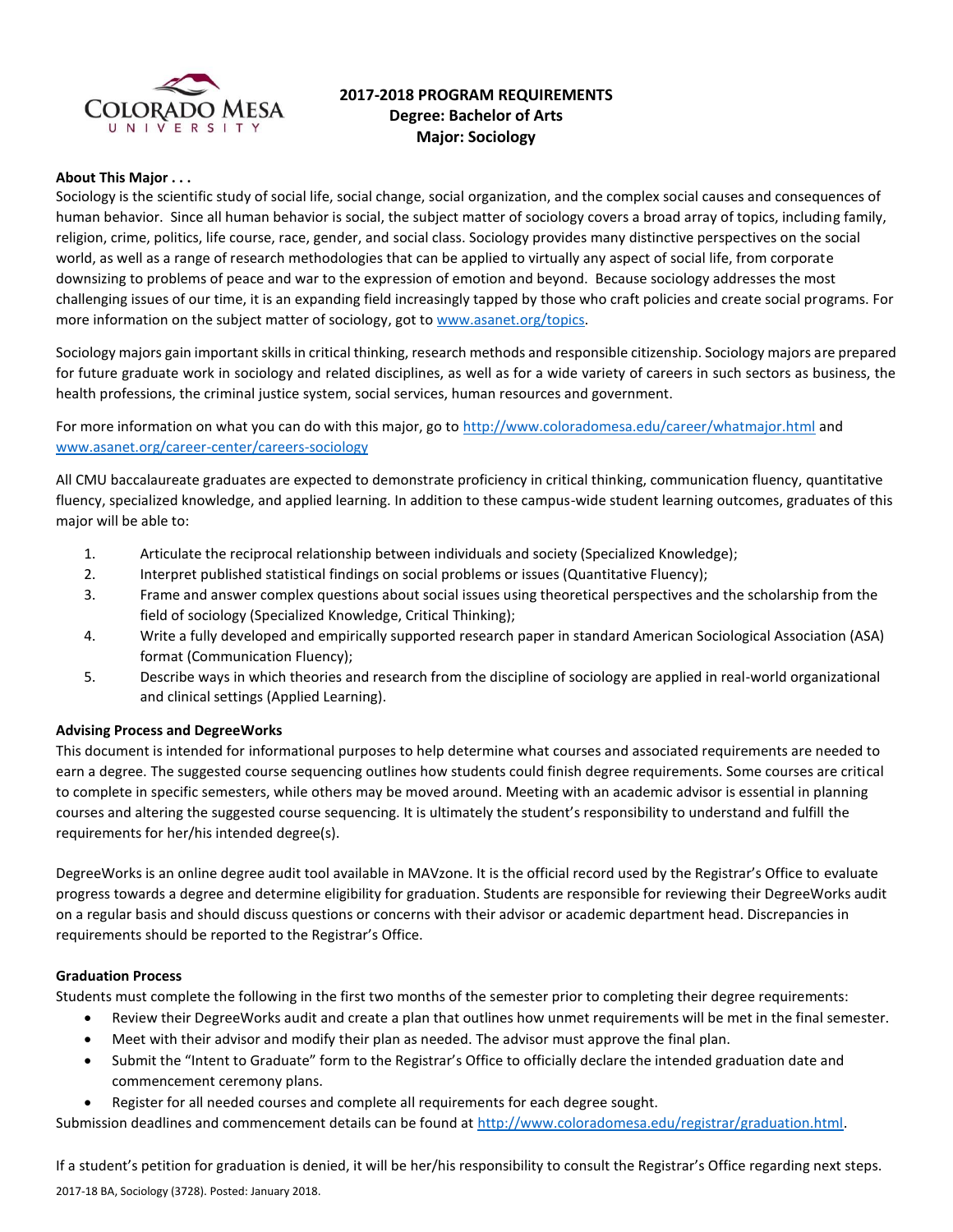# **INSTITUTIONAL DEGREE REQUIREMENTS**

The following institutional degree requirements apply to all CMU baccalaureate degrees. Specific programs may have different requirements that must be met in addition to institutional requirements.

- 120 semester hours minimum.
- Students must complete a minimum of 30 of the last 60 hours of credit at CMU, with at least 15 semester hours in major discipline courses numbered 300 or higher.
- 40 upper-division credits (an alternative credit limit applies to the Bachelor of Applied Science degree).
- 2.00 cumulative GPA or higher in all CMU coursework.
- A course may only be used to fulfill one requirement for each degree/certificate.
- No more than six semester hours of independent study courses can be used toward the degree.
- Non-traditional credit, such as advanced placement, credit by examination, credit for prior learning, cooperative education and internships, cannot exceed 30 semester credit hours for a baccalaureate degree; A maximum of 15 of the 30 credits may be for cooperative education, internships, and practica.
- Pre-collegiate courses (usually numbered below 100) cannot be used for graduation.
- Capstone exit assessment/projects (e.g., Major Field Achievement Test) requirements are identified under Program-Specific Degree Requirements.
- The Catalog Year determines which program sheet and degree requirements a student must fulfill in order to graduate. Visit with your advisor or academic department to determine which catalog year and program requirements you should follow.
- See "Requirements for Undergraduate Degrees and Certificates" in the catalog for a complete list of graduation requirements.

# **PROGRAM-SPECIFIC DEGREE REQUIREMENTS**

- 2.50 cumulative GPA or higher in coursework toward the major content area.
- No more than one "D" may be used in completing major requirements.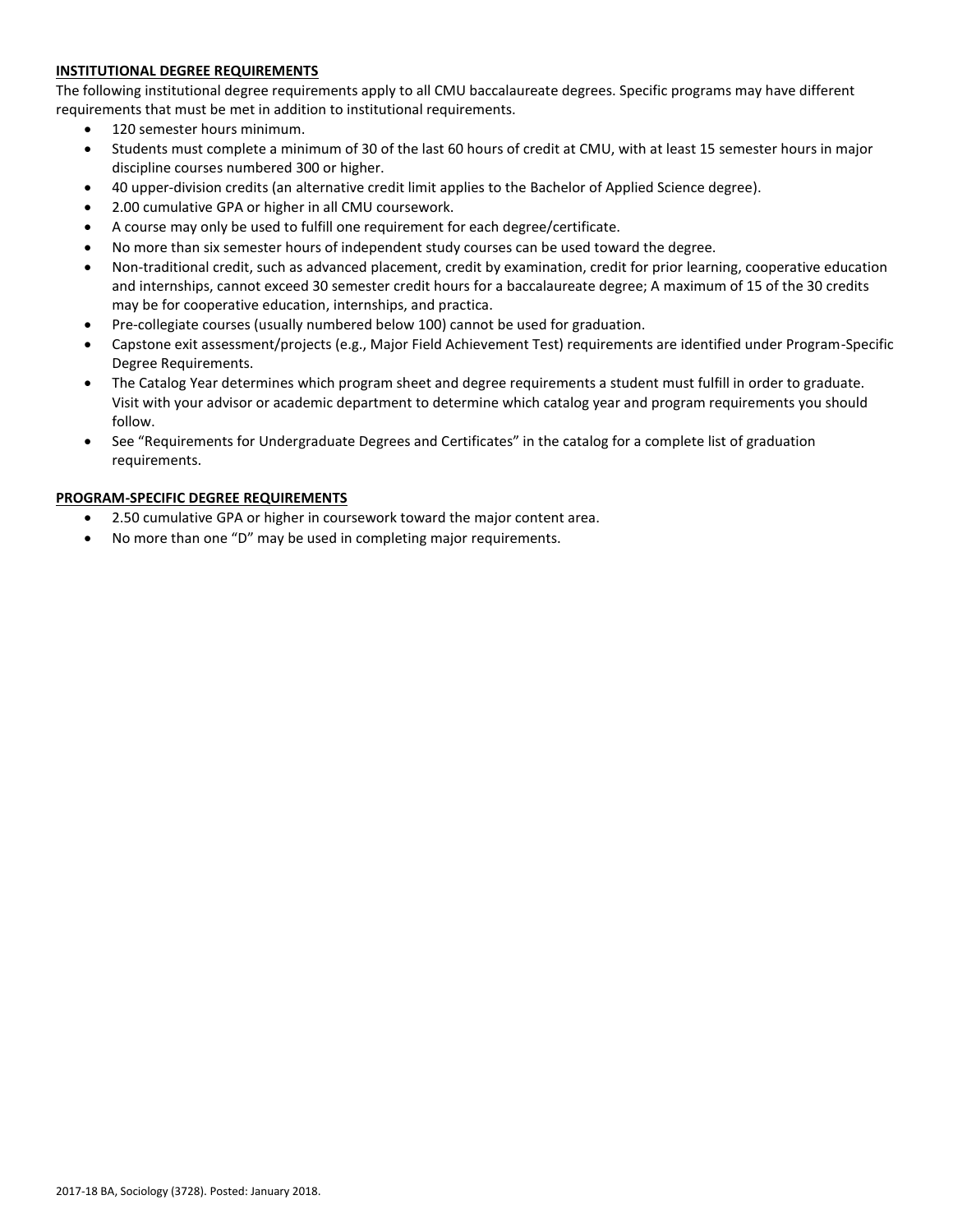### **ESSENTIAL LEARNING REQUIREMENTS** (31 semester hours)

See the current catalog for a list of courses that fulfill the requirements below. If a course is an Essential Learning option and a requirement for your major, you must use it to fulfill the major requirement and make a different selection for the Essential Learning requirement.

**English** (6 semester hours, must receive a grade of "C" or better and must be completed by the time the student has 60 semester hours.)

- $\Box$  ENGL 111 English Composition (3)
- ENGL 112 English Composition (3)

**Mathematics** (3 semester hours, must receive a grade of "C" or better, must be completed by the time the student has 60 semester hours.)

MATH 110 - College Mathematics (3) or higher

#### **Humanities** (3 semester hours)

 $\Box$  Select one Humanities course (3)

#### **Social and Behavioral Sciences** (6 semester hours)

- $\Box$  Select one Social and Behavioral Sciences course (3)
- $\Box$  Select one Social and Behavioral Sciences course (3)

#### **Natural Sciences** (7 semester hours, one course must include a lab)

- $\square$  Select one Natural Sciences course (3)
- $\Box$  Select one Natural Sciences course with a lab (4)

#### **History** (3 semester hours)

 $\Box$  Select one History course (3)

#### **Fine Arts** (3 semester hours)

 $\Box$  Select one Fine Arts course (3)

# **OTHER LOWER-DIVISION REQUIREMENTS**

**Wellness Requirement** (2 semester hours)

- $\Box$  KINE 100 Health and Wellness (1)
- $\Box$  Select one Activity course (1)

# **Essential Learning Capstone** (4 semester hours)

Essential Learning Capstone must be taken after completion of the Essential Learning English and Mathematics requirements, and when a student has earned between 45 and 75 hours.

- ESSL 290 Maverick Milestone (3)
- $\square$  ESSL 200 Essential Speech (1)

# **FOUNDATION COURSES** (12 semester hours)

- $\Box$  GEOG 102 Human Geography (3)
- $\square$  SOCO 264 Social Problems (3)

Two consecutive classes in the same foreign language (6 semester hours). Must earn a grade of "C" or better in each course. FLAS 114 & 115 will NOT fulfill this requirement.

- \_\_\_\_\_\_\_\_\_\_\_\_\_\_\_\_\_\_\_\_\_\_\_\_\_\_\_\_\_\_\_\_\_\_\_\_\_\_\_\_\_\_\_\_\_\_\_\_\_\_\_\_\_\_\_\_\_\_\_\_
- $\Box$   $\underline{\hspace{1cm}}$   $\underline{\hspace{1cm}}$   $\underline{\hspace{1cm}}$   $\underline{\hspace{1cm}}$   $\overline{\hspace{1cm}}$   $\overline{\hspace{1cm}}$   $\overline{\hspace{1cm}}$   $\overline{\hspace{1cm}}$   $\overline{\hspace{1cm}}$   $\overline{\hspace{1cm}}$   $\overline{\hspace{1cm}}$   $\overline{\hspace{1cm}}$   $\overline{\hspace{1cm}}$   $\overline{\hspace{1cm}}$   $\overline{\hspace{1cm}}$   $\overline{\hspace{1cm}}$   $\overline{\hspace{1$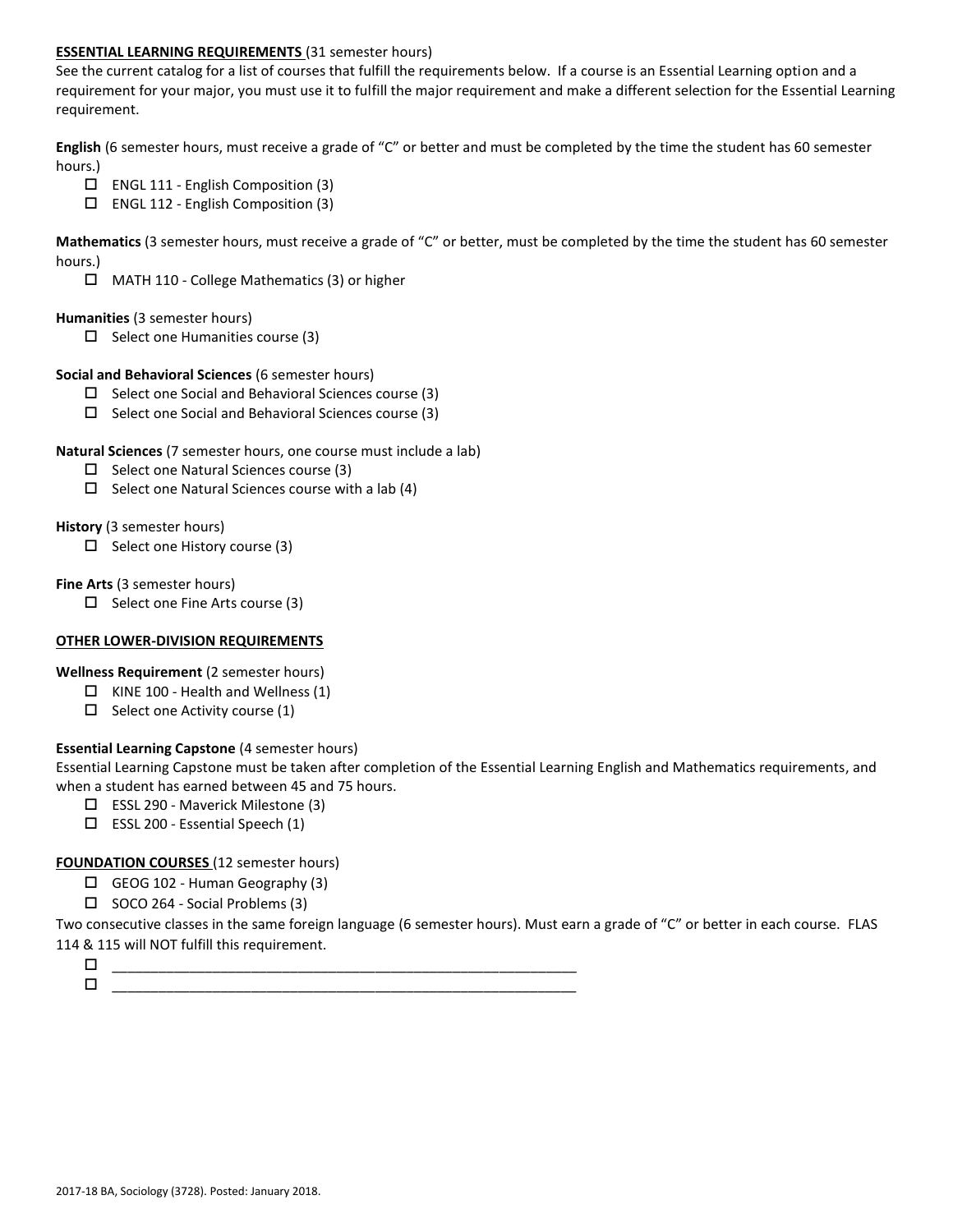### **BA, SOCIOLOGY REQUIREMENTS** (46 semester hours)

**Sociology Core** (19 semester hours)

- $\Box$  SOCO 260 General Sociology (3)
- $\square$  SOCO 202 Introduction to Sociological Inquiry (3)
- $\Box$  STAT 215 Statistics for Social and Behavioral Science (4)
- SOCO 303 Sociological Research Methods (3)
- $\Box$  SOCO 400 Classical Social Theory (3)
- SOCO 410 Contemporary Social Theory (3)

#### **Sociology Electives** (18 semester hours)

Select six of the following courses:

- SOCO 300 Political Sociology (3)
- SOCO 305 Environmental Sociology (3)
- SOCO 310 Sociology of Religion (3)
- SOCO 312 Social Movements (3)
- SOCO 314 Population (3)
- SOCO 316 Social Inequality (3)
- SOCO 318 Sociology of Health and Illness (3)
- SOCO 320 Life Course Sociology (3)
- SOCO 325 Racial & Ethnic Relations (3)
- SOCO 331 Sociology of Aging (3)
- SOCO 340 Sex and Gender (3)
- SOCO 396 Topics (3)
- SOCO 496 Topics (3)

#### OR any other upper division Sociology elective approved by a Sociology Advisor.

#### **Restricted Electives** (9 semester hours)

Select three of the following courses:

CRMJ 311 - Victimology (3) CRMJ 330 - Domestic Violence (3) CRMJ 360 - Crime and Deviance (3) CRMJ 370 - Criminology (3) CRMJ 375 - Women and Crime (3) PHIL 340 - The Examined Life (3) PHIL 350 - The Roots of Western Thought (3) PSYC 310 - Child Psychology (3) PSYC 320 - Social Psychology (3) PSYC 330 - Psychology of Adolescents and Emerging Adulthood (3) PSYC 335 - Psychology of Women (3) PSYC 350 - Psychology of Adulthood (3) PSYC 370 - Cross-Cultural Psychology (3) PSYC 411 - Human Sexuality (3) SOWK 301 - Child Welfare (3) SOWK 308 - Medical Social Work (3) SOWK 350 - Legal Aspects of Social Work (3) SOWK 377 - Spirituality and Social Work (3) SOWK 381 - Gerontology and Social Work (3)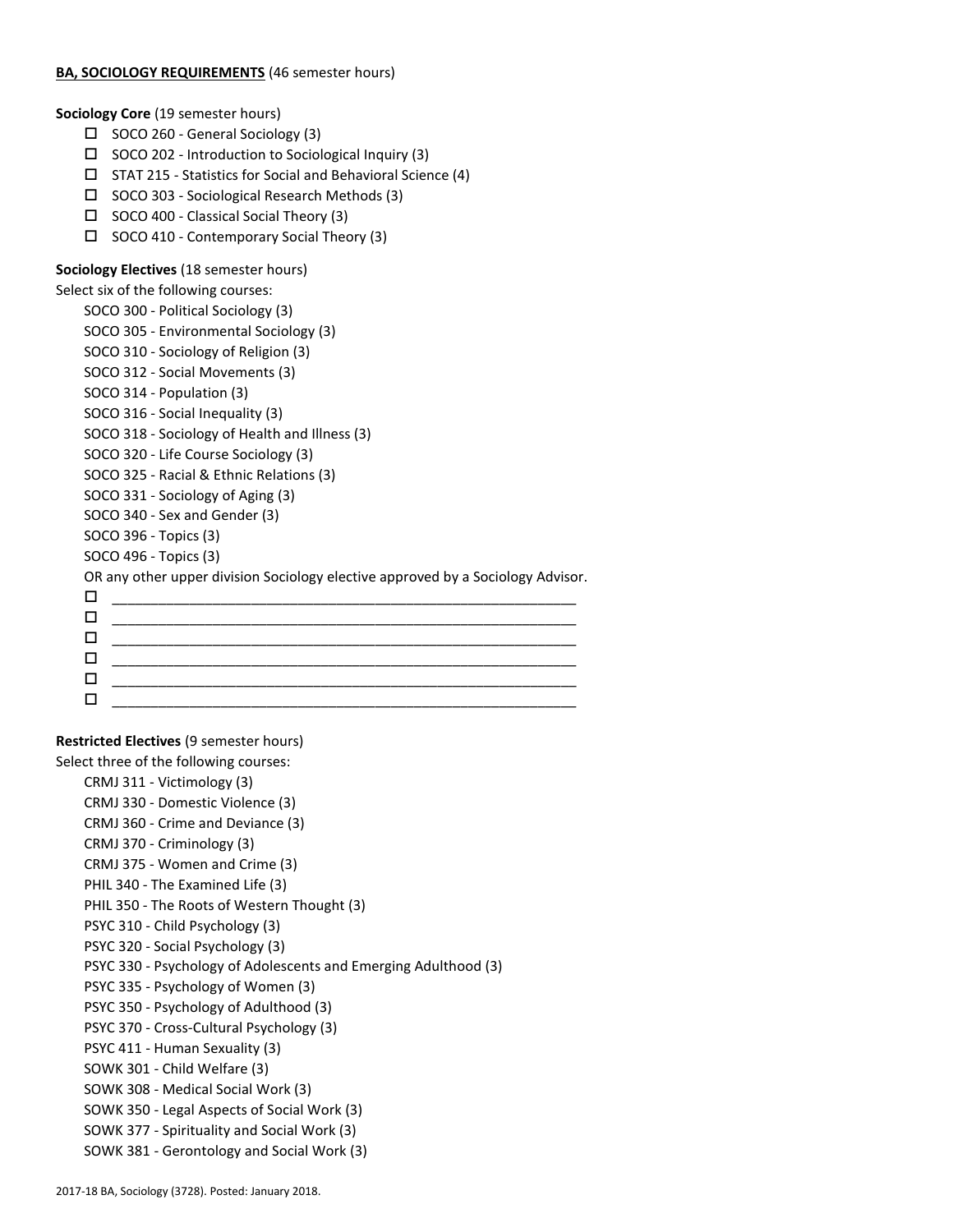OR any upper division courses from History or Political Science.

 $\Box$  $\Box$ 

**GENERAL ELECTIVES** (All college level courses appearing on your final transcript, not listed above that will bring your total semester hours to 120 hours. 25 semester hours; 4 hours of upper division may be needed.)

|   | 0 _____________________________                                                                                                                                                                                                 |
|---|---------------------------------------------------------------------------------------------------------------------------------------------------------------------------------------------------------------------------------|
|   |                                                                                                                                                                                                                                 |
|   | 0 __________________________                                                                                                                                                                                                    |
|   | <u>0 ________________________</u>                                                                                                                                                                                               |
|   | $\Box$ and the set of the set of the set of the set of the set of the set of the set of the set of the set of the set of the set of the set of the set of the set of the set of the set of the set of the set of the set of the |
|   |                                                                                                                                                                                                                                 |
| п |                                                                                                                                                                                                                                 |
|   |                                                                                                                                                                                                                                 |